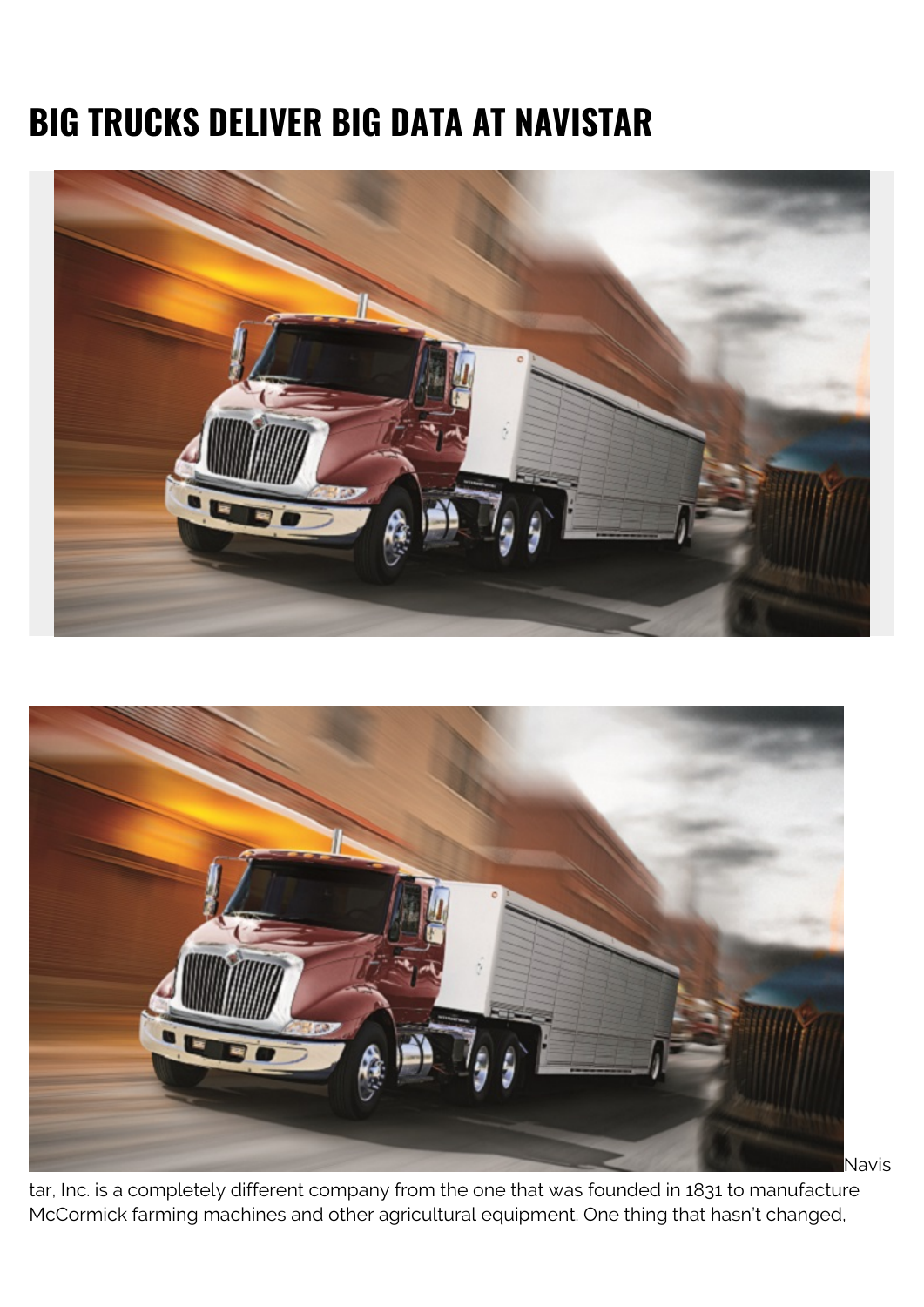however, is our focus on innovation. Our products helped drive the westward expansion in the U.S. with farming equipment and, over time, construction equipment, gas turbines, trucks, and buses. We like to think of ourselves as constantly "pushing the limits of what's possible and driving history forward."

The new frontier today is big data and the Internet of Things (IoT). We're leveraging big-data and IoT technologies in multiple areas to improve our products and create new offerings that deliver incredible value to Navistar customers. Our innovation initiatives require the movement, processing, and analysis of huge volumes of data. For example, we run a number of Sqoop™ jobs that gather data from internal backend database systems—Teradata, SQL server, DB2, Informix, and Oracle. We collect, process, and normalize data collected from external telematics providers, combine it with the internal data, bring it into Hadoop, and then do additional processing using a combination of Hive™ jobs and Python scripts.

Managing the workflow for these complex operations is challenging. In the past, the people working on big-data projects were spending a lot of time manually moving data and running various kinds of scripts. It was time consuming and it sometimes meant they didn't have access to actionable data for days. They needed a faster, more efficient way to handle big data.

We found that Control-M from BMC was exactly what we needed to streamline and automate batch processing for our big-data projects. For 17 years, Control-M has played a vital role in running Navistar's business. We use it to update databases, extract data and feed it to other systems, maintain price masters and parts masters, supply parts information to distribution centers, integrate with warehouse management systems for inventory and restocking, and handle financial reporting. We run close to 20,000 Control-M job executions daily across all our platforms, totaling nearly 3.3 million executions monthly.

Hadoop is an ecosystem in itself and has its own computing platform. The opportunities it presents are vast and we are leveraging Control-M to tap that power. Because Control-M is easy to use, we are transforming our scheduling processes by giving the applications teams more control over their scheduled processes. This is freeing up time for our schedulers so they can focus on ensuring adherence to standards and best practices.

Our Hadoop team is using Control-M to set up and schedule job streams. It's the first time we've allowed application developers to define their own jobs. They are creating jobs in a nonproduction environment and running the jobs manually. This allows them to change their configuration profiles or connection profiles to their platform and create profiles based on the data they're ingesting into Hadoop. We then assist the developers in migrating the jobs to production. The Hadoop team has already defined nearly 200 jobs.

Control-M is delivering value in such high-profile projects as Navistar's OnCommand™ Connection remote diagnostics system and quality improvement in truck design. These projects are beginning to deliver significant value to Navistar's business, enabling us to build higher-quality vehicles and ensure that customers get maximum value from the products they buy.

## **OnCommand™ Connection**

We launched OnCommand Connection in 2013 and today we're using it to monitor the performance of more than 160,000 trucks. Every day we capture about 100 data points from each vehicle, including fuel economy, geographic location, idle time, and potential failures. OnCommand allows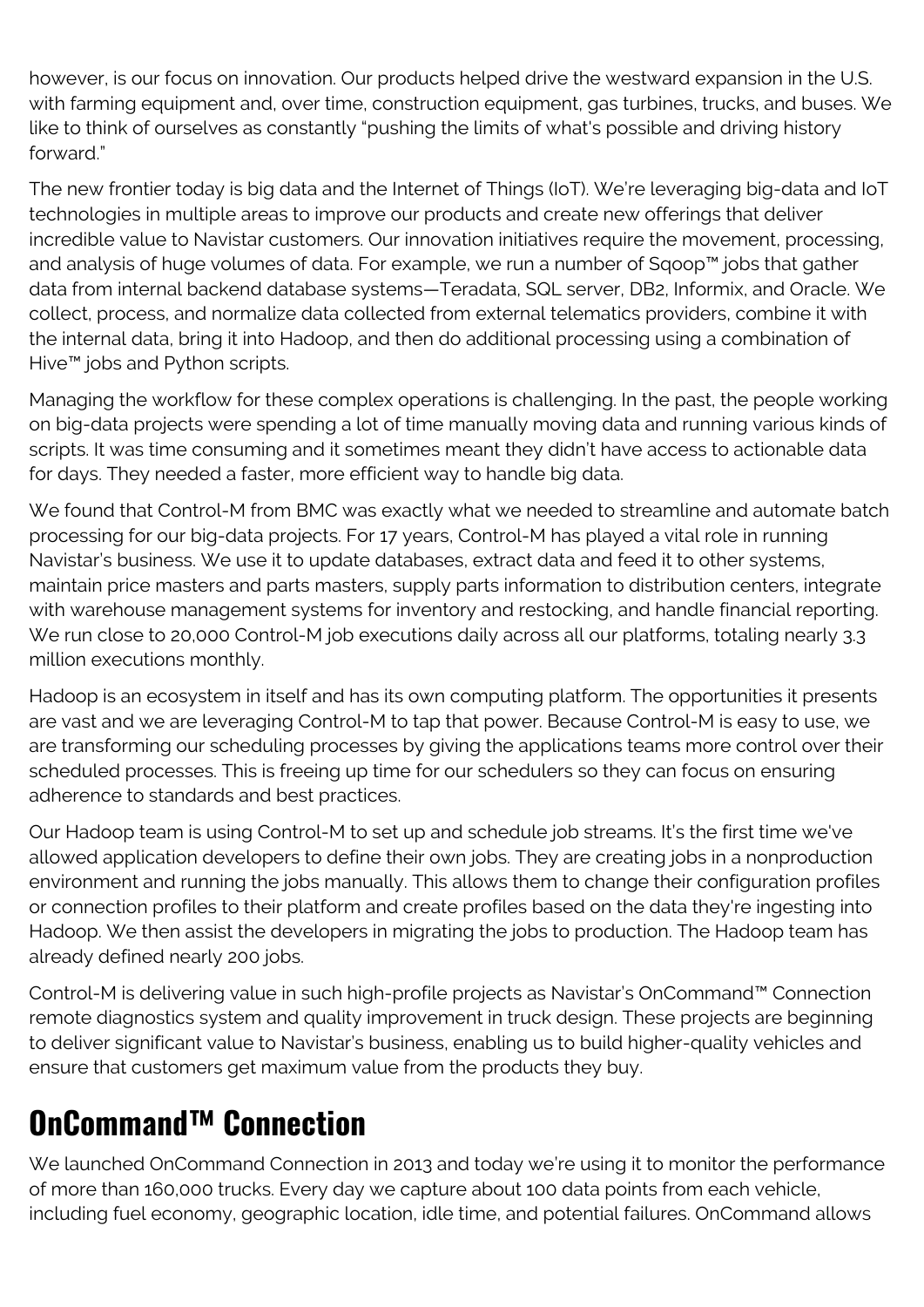us to monitor entire fleets, so we can diagnose issues as they develop and provide guidance to fleet owners—for example, helping them route trucks to dealer service centers that have the required parts readily available for quick servicing. For customers, this means less time in the garage and more time on the road, and that translates into a higher return on the investment in the vehicle. OnCommand can help customers reduce unplanned repairs and downtime by as much as 30 percent. In the future, we hope to monetize this diagnostic analytics capability and sell it as a service to smaller truck fleets.

To provide OnCommand services, we capture millions of data points every day and transform them into an actionable form. We collect data from 13 telematics providers, process and normalize it, augment it with data from internal systems, and deliver the result to Hadoop. Once the data is in Hadoop, Navistar engineers and data scientists can leverage it to build predictive models to understand when a truck needs service.

Control-M orchestrates this enormously complex movement and processing of huge amounts of data. With Control-M, we're confident that jobs are being successfully completed at the right time and in the right order. If a problem arises, Control-M immediately notifies the appropriate people. We have a lot fewer sleepless nights knowing Control-M is there.

## **Improving Commercial Truck Quality**

We're putting the data we're collecting through OnCommand to work in other ways as well. Our engineers are using it to help identify design improvements that will make our commercial trucks safer, more efficient, and more reliable. Better quality means a competitive edge in a competitive market.

Another big-data initiative complements the OnCommand data with additional detailed data collected through special devices we've installed on a fleet of test trucks. Each device captures more than 12,000 data points. Our design engineers leverage this data to continually improve truck design.

We are partnering with a company that collects the data from approximately 60 trucks and stores it on Amazon Web Services (AWS). Control-M pulls the data from AWS and puts it in Hadoop. We tap into the data with queries built by the engineers. Ultimately, they use Tableau to process and display the information on dashboards. Prior to bringing Control-M into our Hadoop environment, we had two engineers working full time pulling this data from AWS, aggregating it, and putting it into a spreadsheet for the design engineers. It took about a week to get the data into a usable form. Control-M now handles these tasks automatically, freeing up those two engineers to take on strategic tasks. In addition, the design engineers now have real-time access to data that's viewable on easy-to-read dashboards, a marked improvement over static reports based on data that's a week old.

We're looking into other ways to use this data as well. For example, we foresee monitoring customer vehicles to get a handle on how driver habits affect maintenance and warranties. If we observe bad driving behaviors that result in a higher number of warranty repairs, Navistar can rethink warranty commitments and pricing and have meaningful conversations with our customers regarding warranty contracts.